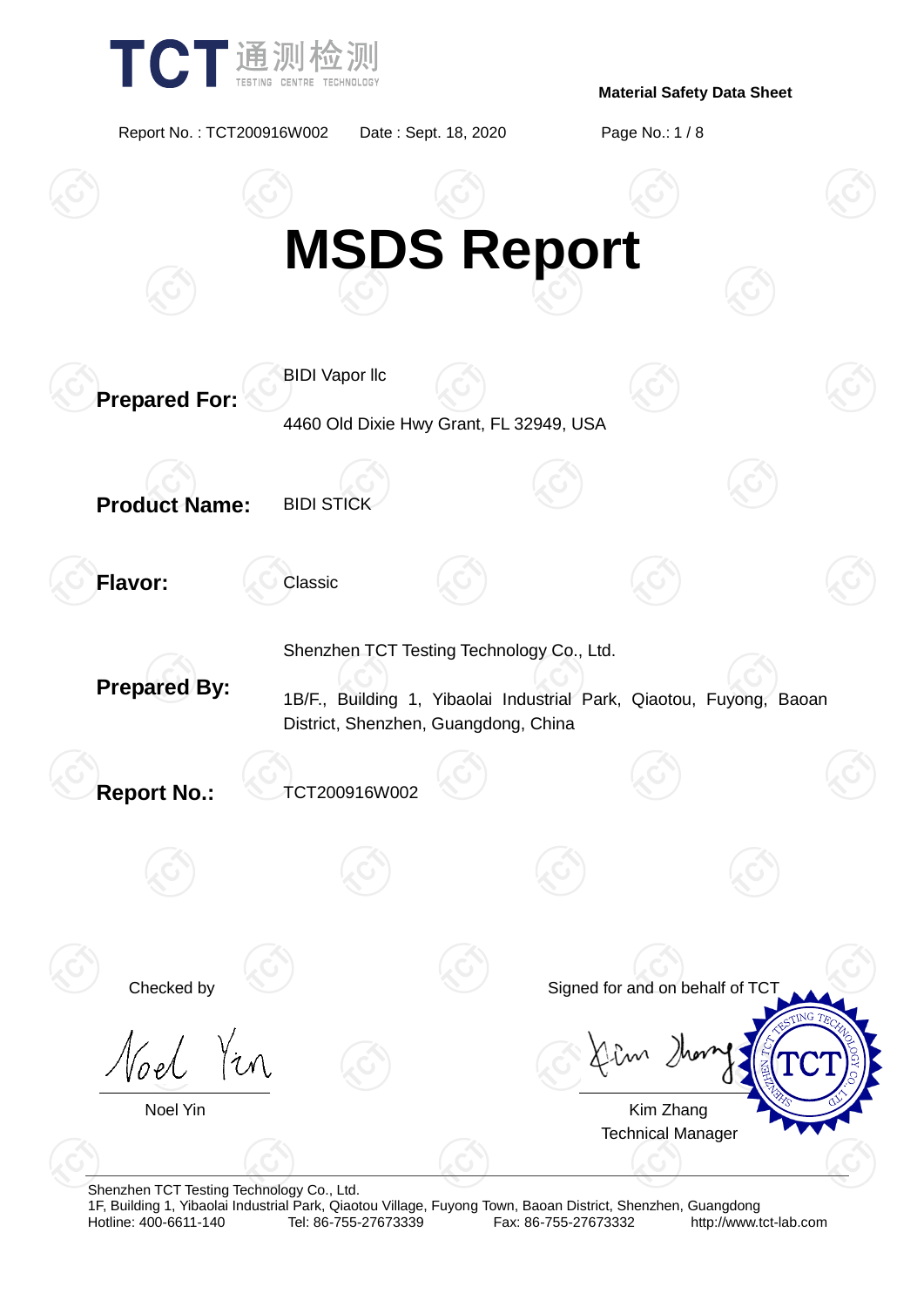

Report No. : TCT200916W002 Date : Sept. 18, 2020 Page No.: 2 / 8

# **Material Safety Data Sheet**

**Regulation (EC) No 1907/2006 (REACH), Annex II**



Shenzhen TCT Testing Technology Co., Ltd.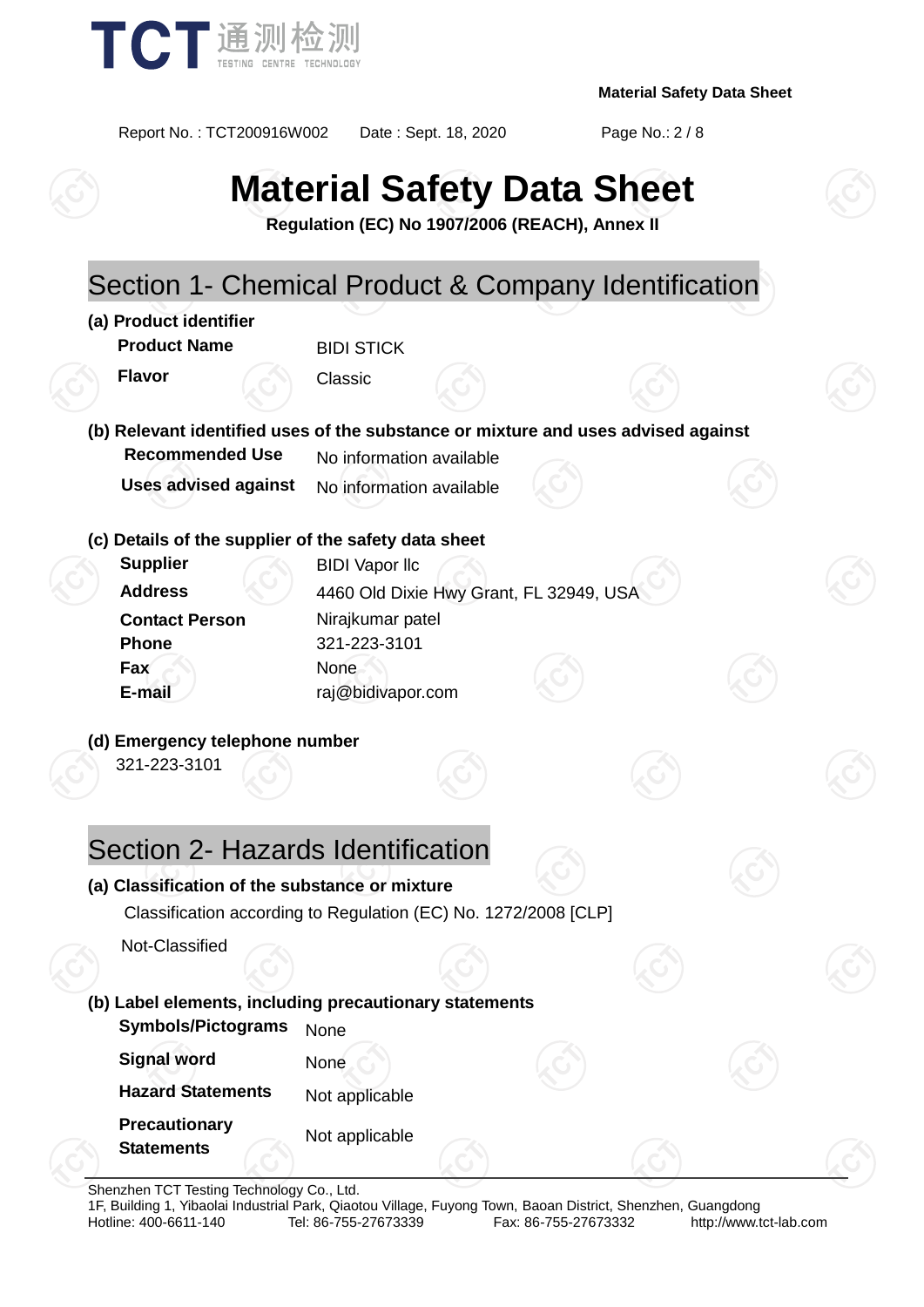

Report No. : TCT200916W002 Date : Sept. 18, 2020 Page No.: 3 / 8

**(c) Other hazards**

No information available





# Section 3- Composition/Information on Ingredients

#### **(a) BIDI STICK is a mixture**

| <b>Chemical Name</b> | <b>CAS No.</b> | <b>CONTENT%</b> |  |
|----------------------|----------------|-----------------|--|
| <b>Nicotine</b>      | $54 - 11 - 5$  | 5.75            |  |
| Benzoic acid         | 65-85-0        | 6.87            |  |
| Propylene Glycol     | 57-55-6        | 54.4            |  |
| Glycerol             | $56 - 81 - 5$  | 32.3            |  |
| Acetic acid          | 64-19-7        | 0.680           |  |

## Section 4- First Aid Measures

#### **(a) Description of first aid measures**

| <b>General advice</b>    | In case of accident or unwellness, seek medical advice immediately                                                                                                                                                                    |  |  |  |  |  |  |
|--------------------------|---------------------------------------------------------------------------------------------------------------------------------------------------------------------------------------------------------------------------------------|--|--|--|--|--|--|
| <b>Inhalation</b>        | If fumes or combustion products are inhaled, remove victim to fresh air and                                                                                                                                                           |  |  |  |  |  |  |
|                          | keep at rest in a position comfortable for breathing. Get medical<br>advice/attention if you feel unwell                                                                                                                              |  |  |  |  |  |  |
| Ingestion                | Give water to rinse out mouth, then drink plenty of water, vomiting, and go<br>to a doctor                                                                                                                                            |  |  |  |  |  |  |
| Eye contact              | Keep eyelids apart and away from eye and moving the eyelids by lifting the<br>upper and lower lids occasionally, flush eyes with plenty of water or saline<br>water for at least 15 minutes, call a physician if irritation persists. |  |  |  |  |  |  |
| <b>Skin contact</b>      | Wash off immediately with soap and plenty of water while removing all<br>contaminated clothes and shoes. Wash contaminated clothing before<br>reuse. If skin irritation persists, call a physician.                                   |  |  |  |  |  |  |
|                          | (b) Most important symptoms and effects, both acute and delayed                                                                                                                                                                       |  |  |  |  |  |  |
| No information available |                                                                                                                                                                                                                                       |  |  |  |  |  |  |
|                          | (c) Indication of any immediate medical attention and special treatment needed                                                                                                                                                        |  |  |  |  |  |  |
| Treat symptomatically    |                                                                                                                                                                                                                                       |  |  |  |  |  |  |



Shenzhen TCT Testing Technology Co., Ltd. 1F, Building 1, Yibaolai Industrial Park, Qiaotou Village, Fuyong Town, Baoan District, Shenzhen, Guangdong Fax: 86-755-27673332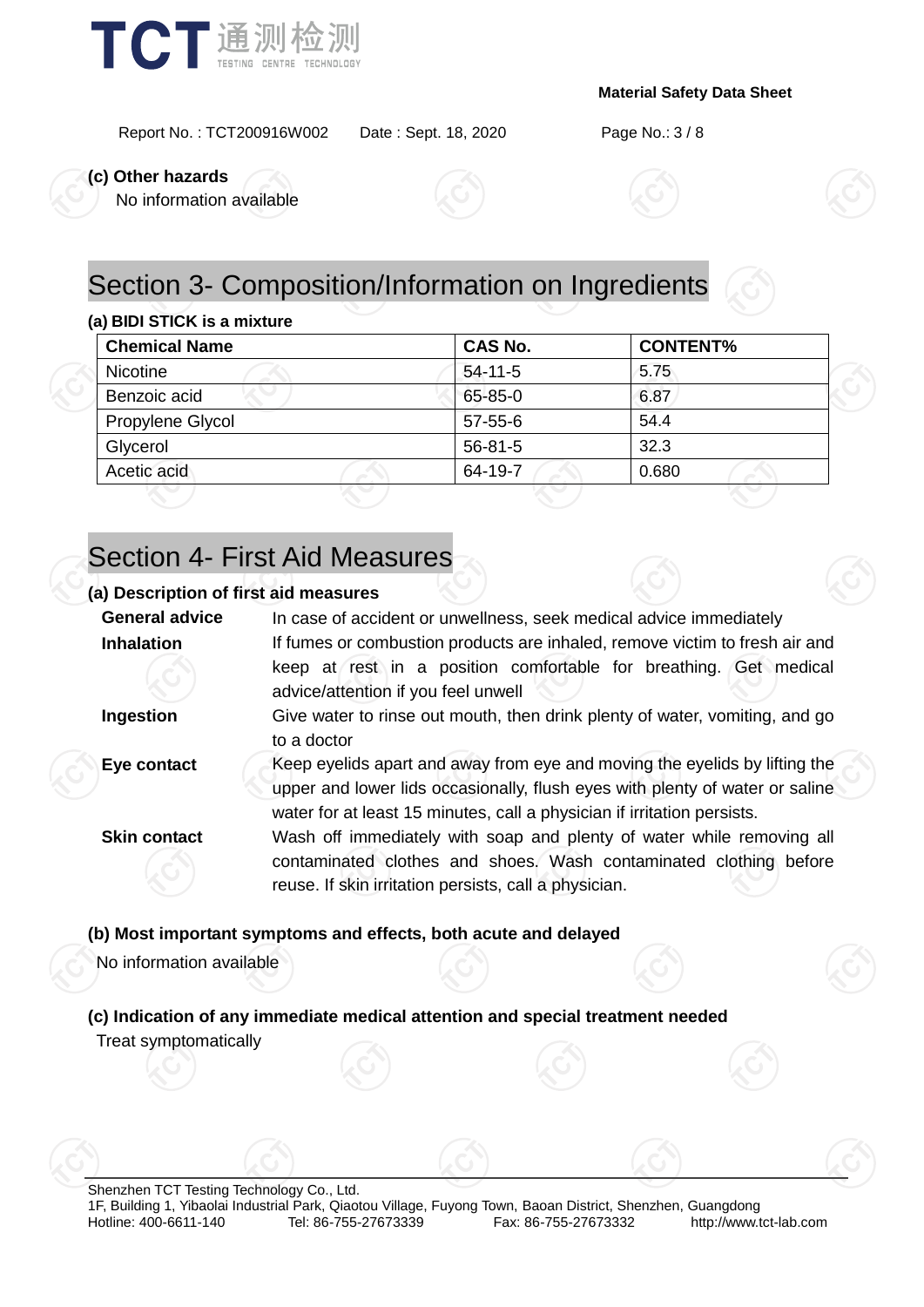

Report No. : TCT200916W002 Date : Sept. 18, 2020 Page No.: 4 / 8

## Section 5- Fire Fighting Measures

**(a) Extinguishing media**

**Suitable extinguishing bundale examgersing** Water, CO<sub>2</sub>, Dry chemical powder, Foam

**Unsuitable extinguishing media** No information available

**(b) Special hazards arising from the substance or mixture**

No information available

#### **(c) Special protective equipment and precautions for fire-fighters**

Firefighters should wear self-contained breathing apparatus and full firefighting turnout gear; Prevent, by any means available, spillage from entering drains or water courses; Use water delivered as a fine spray to control fire and cool adjacent area.

# Section 6- Accidental Release Measures

#### **(a) Personal precautions, protective equipment and emergency procedures**

Evacuate personnel to safe areas. Avoid contact with skin, eyes or clothing. Ensure adequate ventilation, especially in confined areas. Do not breathe dust/fume/gas/mist/vapors/spray.

#### **(b) Environmental precautions**

Prevent product from entering drains

**(c) Methods and material for containment and cleaning up** Pick up and transfer to properly labeled containers. Avoid generation of dust

### Section 7- Handling and Storage

#### **(a) Precautions for safe handling**

Handle in accordance with good industrial hygiene and safety practice. Avoid contact with skin, eyes or clothing. Avoid generation of dust. Do not breathe dust/fume/gas/mist/vapors/spray

#### **(b) Conditions for safe storage, including any incompatibilities**

Keep containers tightly closed in a dry, cool and well-ventilated place. Protect from moisture and fire. Store away from Oxidant, acids, halogen, Equipped with corresponding varieties and number of fire equipment and leakage emergency treatment equipment.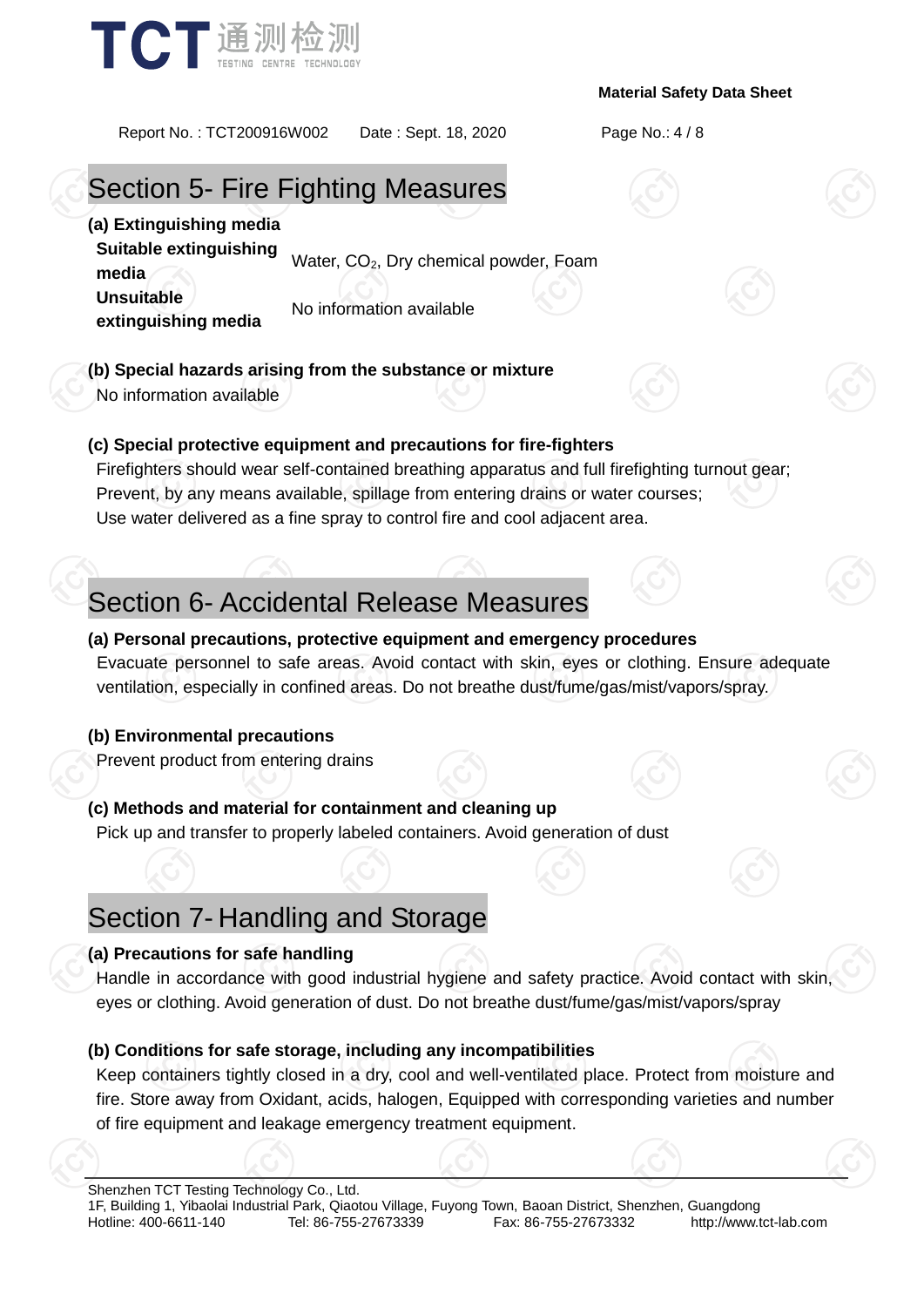

### Report No. : TCT200916W002 Date : Sept. 18, 2020 Page No.: 5 / 8 Section 8 - Exposure Controls/Personal Protection **(a) Exposure controls Engineering Controls** Ensure adequate ventilation, especially in confined areas **(b) Personal protective equipment Personal protective equipment** Respiratory Protection: Special protection is generally not required, but if exposed to dust, it is recommended to wear self absorption filter dust masks Skin Protection: Wear suitable protective clothing and gloves Eye Protection: Not necessary under normal conditions. Wearing chemical safety protective glasses if necessary **Hygiene Measures** Wash hands or take a shower after working **(c) Environmental exposure controls** Avoid release to the environment Section 9- Physical and Chemical Properties **Physical State Appearance: Yellow** Form: Liquid Odor: Classic Tobacco **pH, with indication of the concentration** No data **Melting/freezing point** No data **Boiling Point, initial boiling point and Boiling range** No data **Flash Point** No data

**Evaporation rate** No data **Flammability (soil, gas)** No data **Upper/lower flammability or explosive limits** No data **Vapor pressure** No data **Vapor Density (Air = 1)** No data **Density/relative density** No data **Solubility in Water** Soluble in water.

Shenzhen TCT Testing Technology Co., Ltd.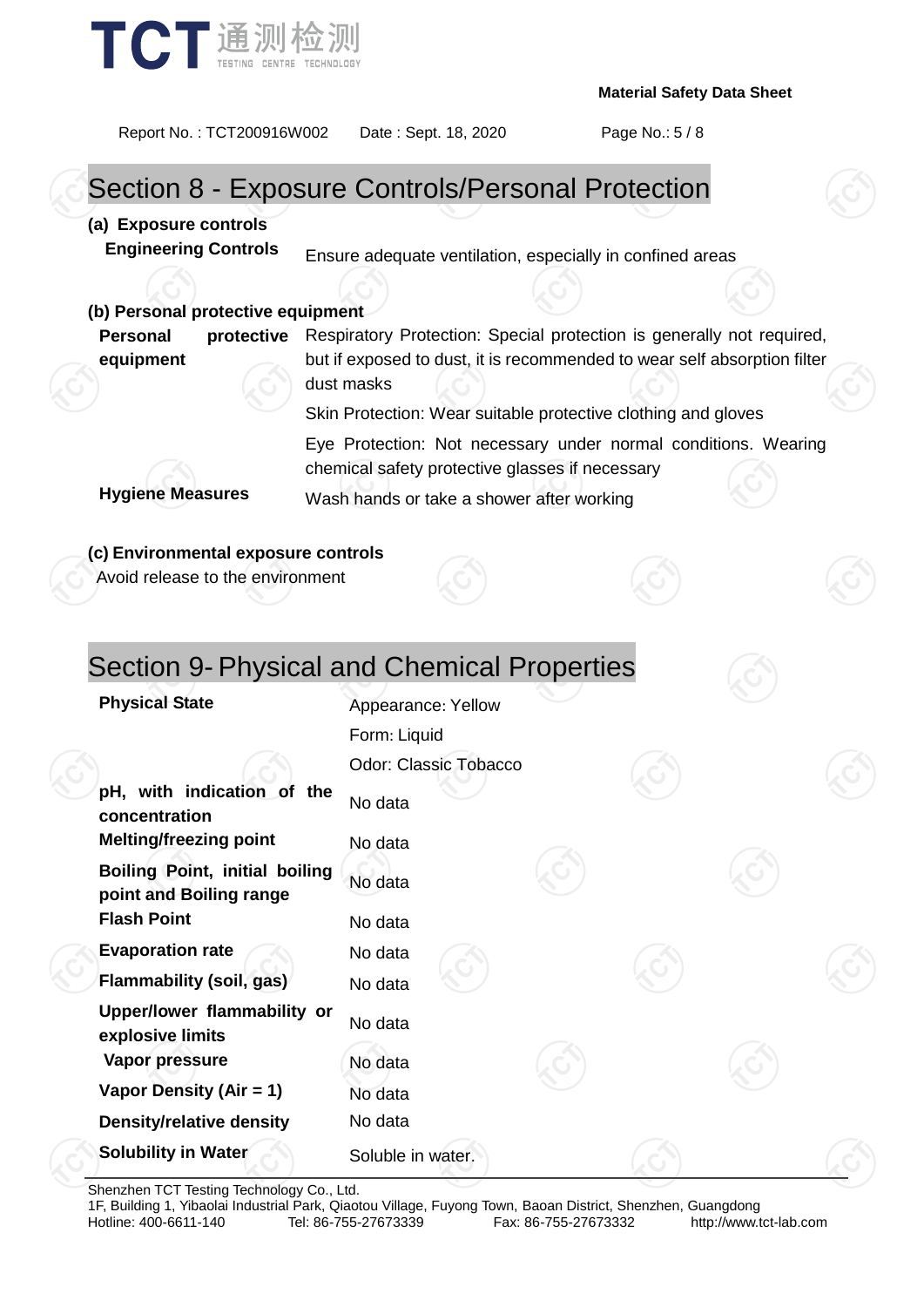

| Report No.: TCT200916W002                                                                             | Date: Sept. 18, 2020             |  | Page No.: 6 / 8 |  |
|-------------------------------------------------------------------------------------------------------|----------------------------------|--|-----------------|--|
| <b>Autoignition temperature</b>                                                                       | No data                          |  |                 |  |
| <b>Decomposition temperature</b>                                                                      | No data                          |  |                 |  |
| <b>Kinematic viscosity</b>                                                                            | No data                          |  |                 |  |
| <b>Dynamic viscosity</b>                                                                              | No data                          |  |                 |  |
| <b>Explosive properties</b>                                                                           | No data                          |  |                 |  |
| <b>Oxidizing properties</b>                                                                           | No data                          |  |                 |  |
|                                                                                                       |                                  |  |                 |  |
| Section 10 - Stability and Reactivity                                                                 |                                  |  |                 |  |
| (a) Reactivity<br>Stable under normal conditions                                                      |                                  |  |                 |  |
| (b) Chemical stability                                                                                |                                  |  |                 |  |
| Stable under recommended storage conditions<br>(c) Possibility of hazardous reactions                 |                                  |  |                 |  |
| None under normal processing                                                                          |                                  |  |                 |  |
| (d) Conditions to avoid<br>No information available                                                   |                                  |  |                 |  |
| (e) Incompatible materials<br>No information available                                                |                                  |  |                 |  |
| (f) Hazardous decomposition products                                                                  |                                  |  |                 |  |
| No information available                                                                              |                                  |  |                 |  |
| Section 11 - Toxicological Information                                                                |                                  |  |                 |  |
| (a) Information on toxicological effects<br><b>Acute toxicity</b><br><b>Skin corrosion/irritation</b> | Not classified<br>Not classified |  |                 |  |
| Serious eye<br>damage/eye<br>irritation<br><b>Sensitization</b>                                       | Not classified<br>Not classified |  |                 |  |
| <b>Germ cell mutagenicity</b>                                                                         | Not classified                   |  |                 |  |
| Carcinogenicity<br><b>Reproductive toxicity</b>                                                       | Not classified<br>Not classified |  |                 |  |

Shenzhen TCT Testing Technology Co., Ltd.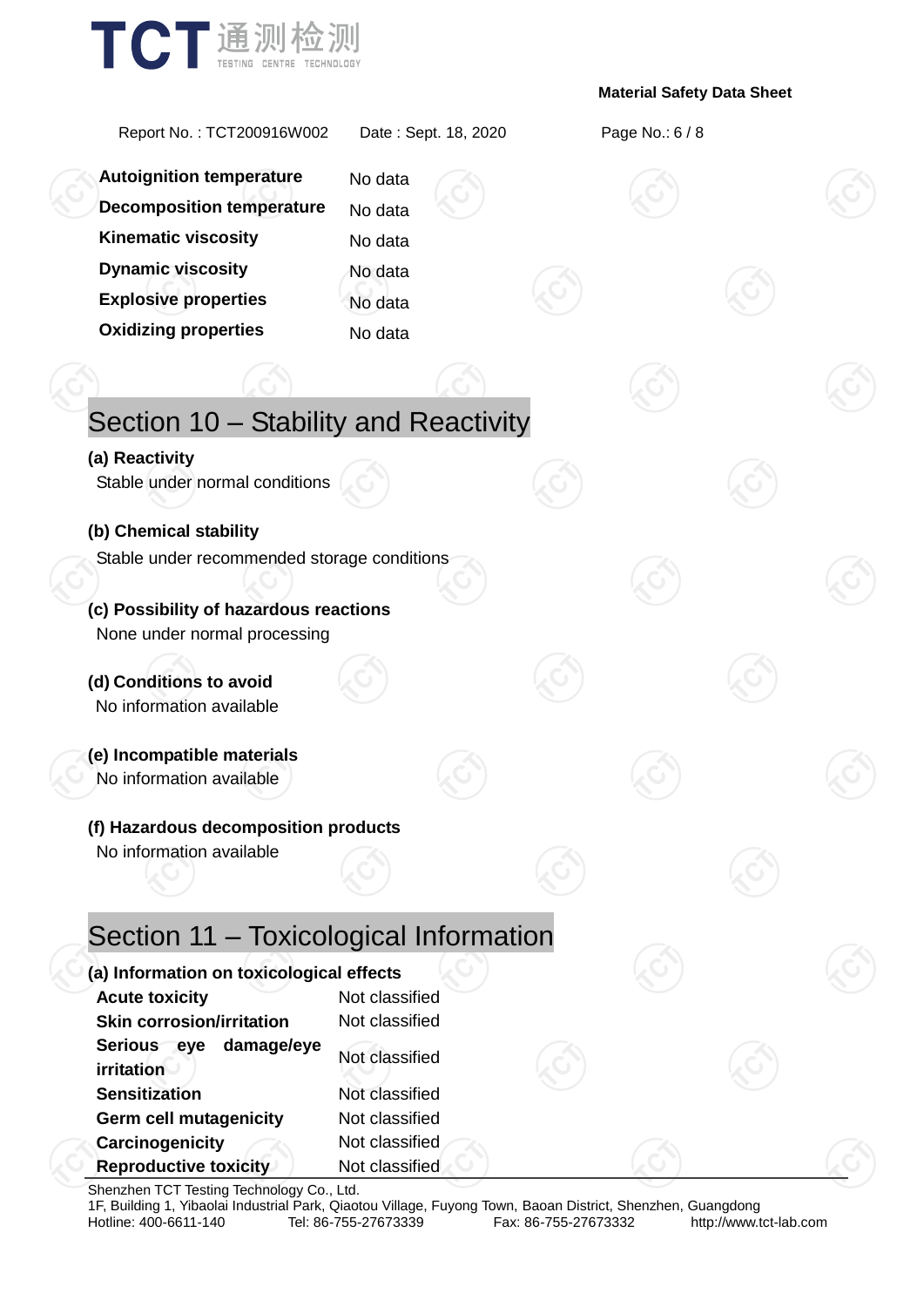

Report No. : TCT200916W002 Date : Sept. 18, 2020 Page No.: 7 / 8

**STOT - single exposure** Not classified **STOT - repeated exposure** Not classified **Aspiration hazard** Not classified

### Section 12-Ecological Information

**Persistence and degradability** No information available **Bioaccumulative potential** No information available **Mobility in soil** No information available **Other adverse effects** No information available

**Toxicity** No information available

# Section 13 – Disposal Considerations

**Waste treatment methods** Product disposal recommendation: Observe local, state and federal laws and regulations.

> Packaging disposal recommendation: Containers may be recycled or re-used. Observe local, state and federal laws and regulations.

> The potential effects on the environment and human health of the substances used in material; the desirability of not disposing of waste material as unsorted municipal waste and of participating in their separate collection so as to facilitate treatment and recycling;

### Section 14 – Transport Information

**UN Number** Not regulated **Proper shipping name** Not regulated **Hazard Class** Not regulated **Packing Group**  $\leq$  Not regulated **Environmental hazards** Not regulated **Special precautions** No information available **Transport in bulk according to Annex II of MARPOL 73/78**  Not applicable**and the IBC Code**

Shenzhen TCT Testing Technology Co., Ltd. 1F, Building 1, Yibaolai Industrial Park, Qiaotou Village, Fuyong Town, Baoan District, Shenzhen, Guangdong Hotline: 400-6611-140 Tel: 86-755-27673339 Fax: 86-755-27673332 http://www.tct-lab.com